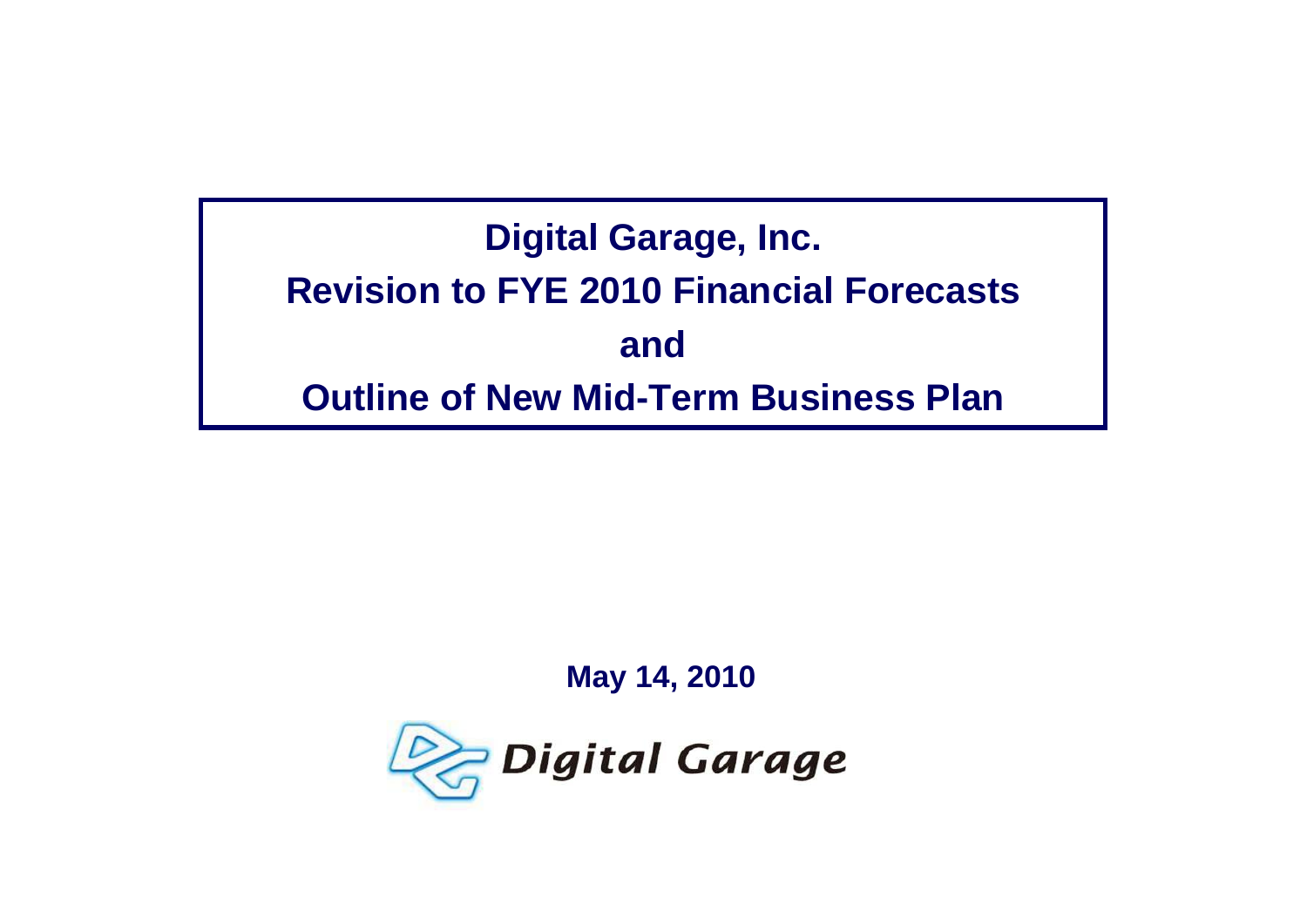# Contents

**Financial Summary for Third Quarter FYE 2010** ・・・**P3**

#### **Revision to FYE 2010 Financial Forecasts**・・・**P5**

**Outline of New Mid-Term Business Plan**П ・・・**P7**

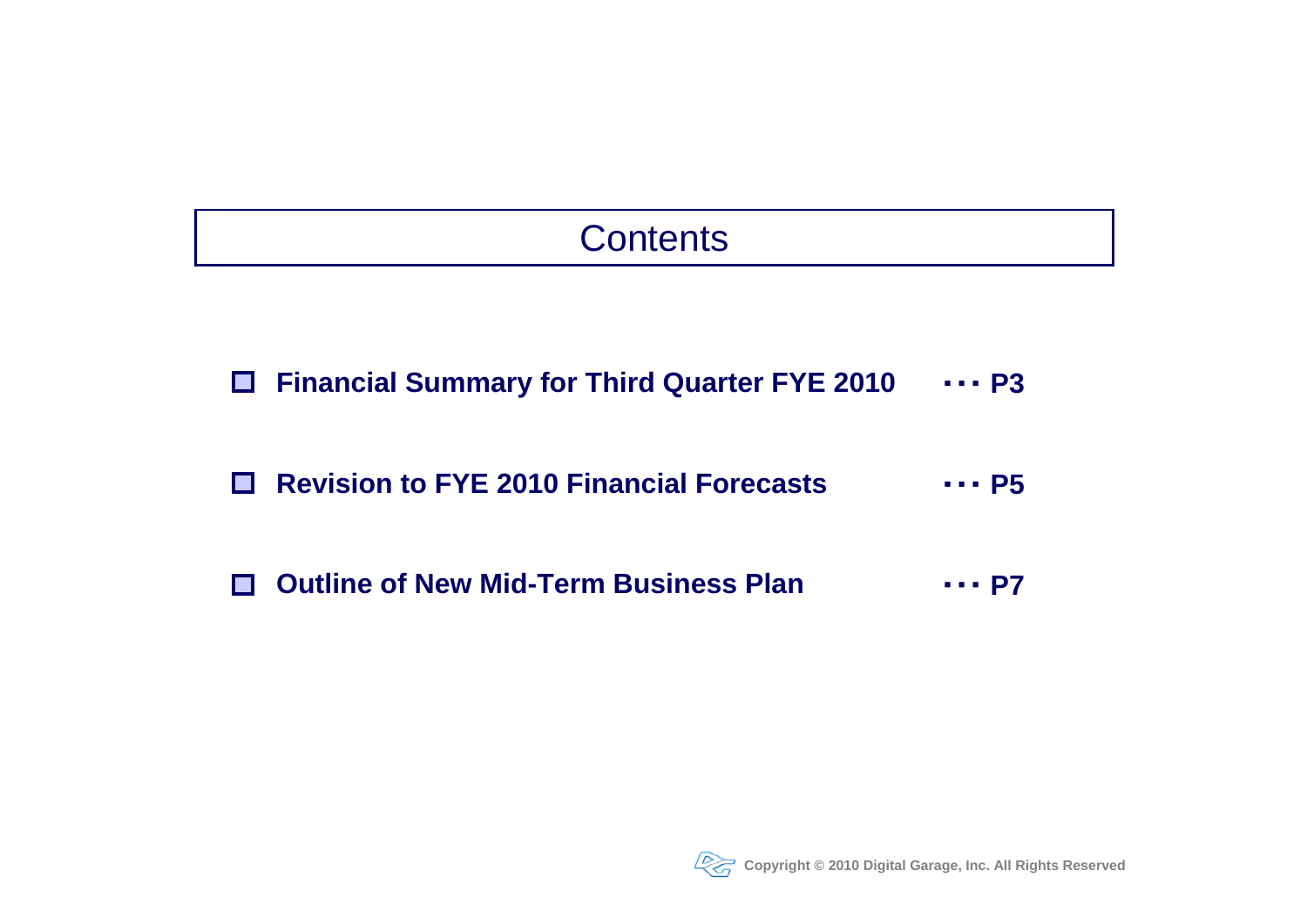## **Financial Summary for Third Quarter FYE 2010**

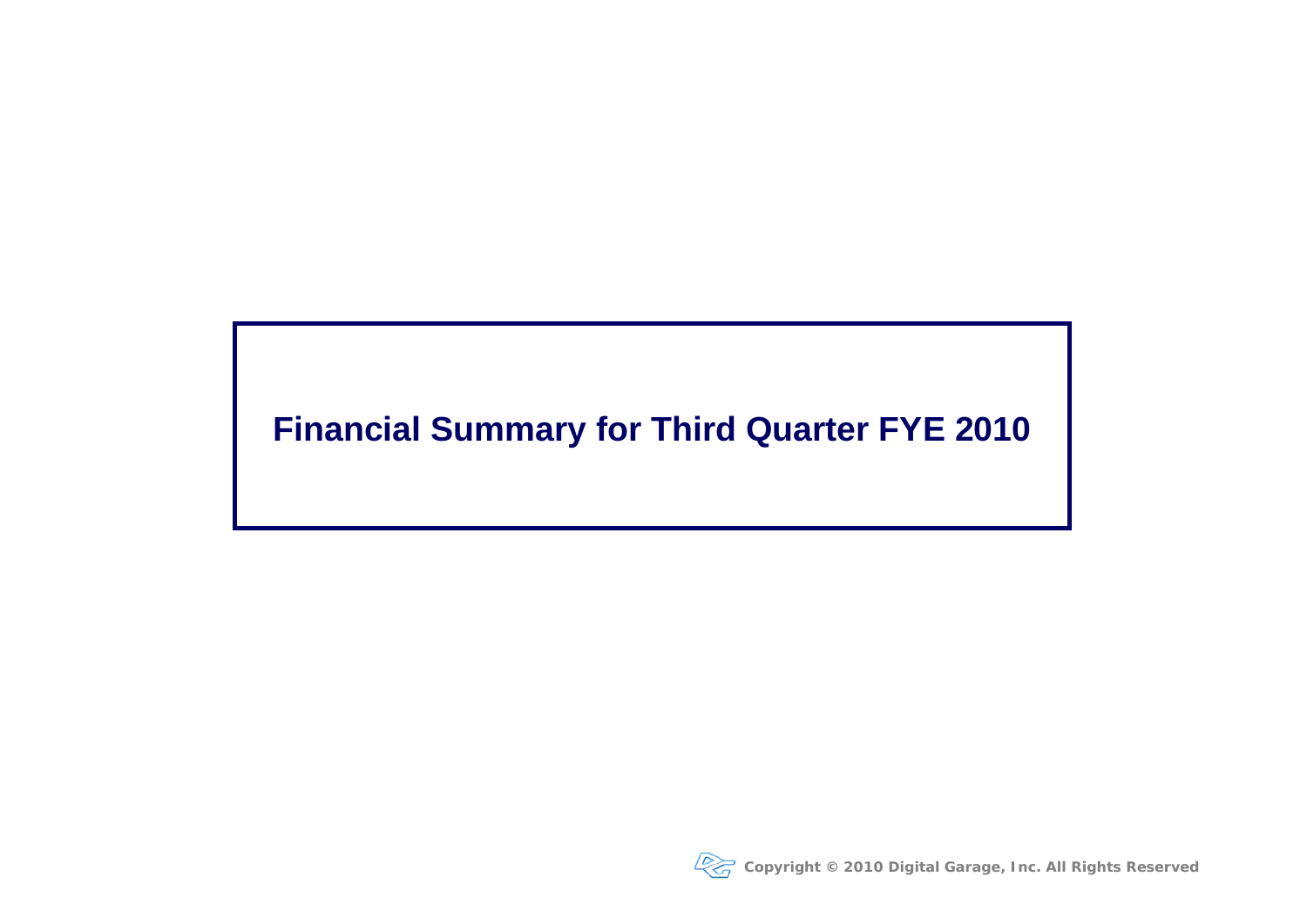**Cumulative Period Performance Summary for Third Quarter FYE 2010 (Consolidated)** 



**context company**

| (¥ million)                                                                                                                                                                      | <b>Cumulative Q3 FYE 2009</b><br>(Actual)                                                                                                                                                                                                | <b>Cumulative Q3 FYE 2010</b><br>(Actual)                                                                                                   |  | Year-on-Year                                                                                                                                           |                                                |  |
|----------------------------------------------------------------------------------------------------------------------------------------------------------------------------------|------------------------------------------------------------------------------------------------------------------------------------------------------------------------------------------------------------------------------------------|---------------------------------------------------------------------------------------------------------------------------------------------|--|--------------------------------------------------------------------------------------------------------------------------------------------------------|------------------------------------------------|--|
| <b>Net sales</b><br>26,724                                                                                                                                                       |                                                                                                                                                                                                                                          | 5,921                                                                                                                                       |  | $-20,803$                                                                                                                                              |                                                |  |
| <b>Operating income</b><br>426                                                                                                                                                   |                                                                                                                                                                                                                                          | $-702$                                                                                                                                      |  |                                                                                                                                                        | $-1,128$                                       |  |
| <b>Ordinary income</b><br>107                                                                                                                                                    |                                                                                                                                                                                                                                          | $-374$                                                                                                                                      |  |                                                                                                                                                        | $-481$                                         |  |
| <b>Net income</b>                                                                                                                                                                | $-3,563$                                                                                                                                                                                                                                 | $-2,122$                                                                                                                                    |  | $+1,441$                                                                                                                                               |                                                |  |
| <b>Example 2 Key factors for third quarter net sales performance</b><br>Cumulative<br>Q3 FYE 2009<br>26,724 million<br>$\rightarrow$<br>Cumulative<br>Q3 FYE 2009<br>426 million | Cumulative<br><b>Difference</b><br>Q3 FYE 2010<br>5,921 million<br>$-20,803$ million<br>Key factors for third quarter operating income performance<br>Cumulative<br><b>Difference</b><br>Q3 FYE 2010<br>-702 million<br>$-1,128$ million | Kakaku.com excluded<br><b>DGC</b> excluded<br>Other businesses<br>Kakaku.com excluded<br>Improved business profit<br>Cost improvement, etc. |  | $-6,752$ million<br>$-13,279$ million<br>-772 million<br>$-20,803$ million<br>$-2,497$ million<br>$+1,225$ million<br>+144 million<br>$-1,128$ million | <b>Actual improvement</b><br>1,369 million yen |  |
|                                                                                                                                                                                  |                                                                                                                                                                                                                                          | Copyright © 2010 Digital Garage, Inc. All Rights Reserved<br>$-4-$                                                                          |  |                                                                                                                                                        |                                                |  |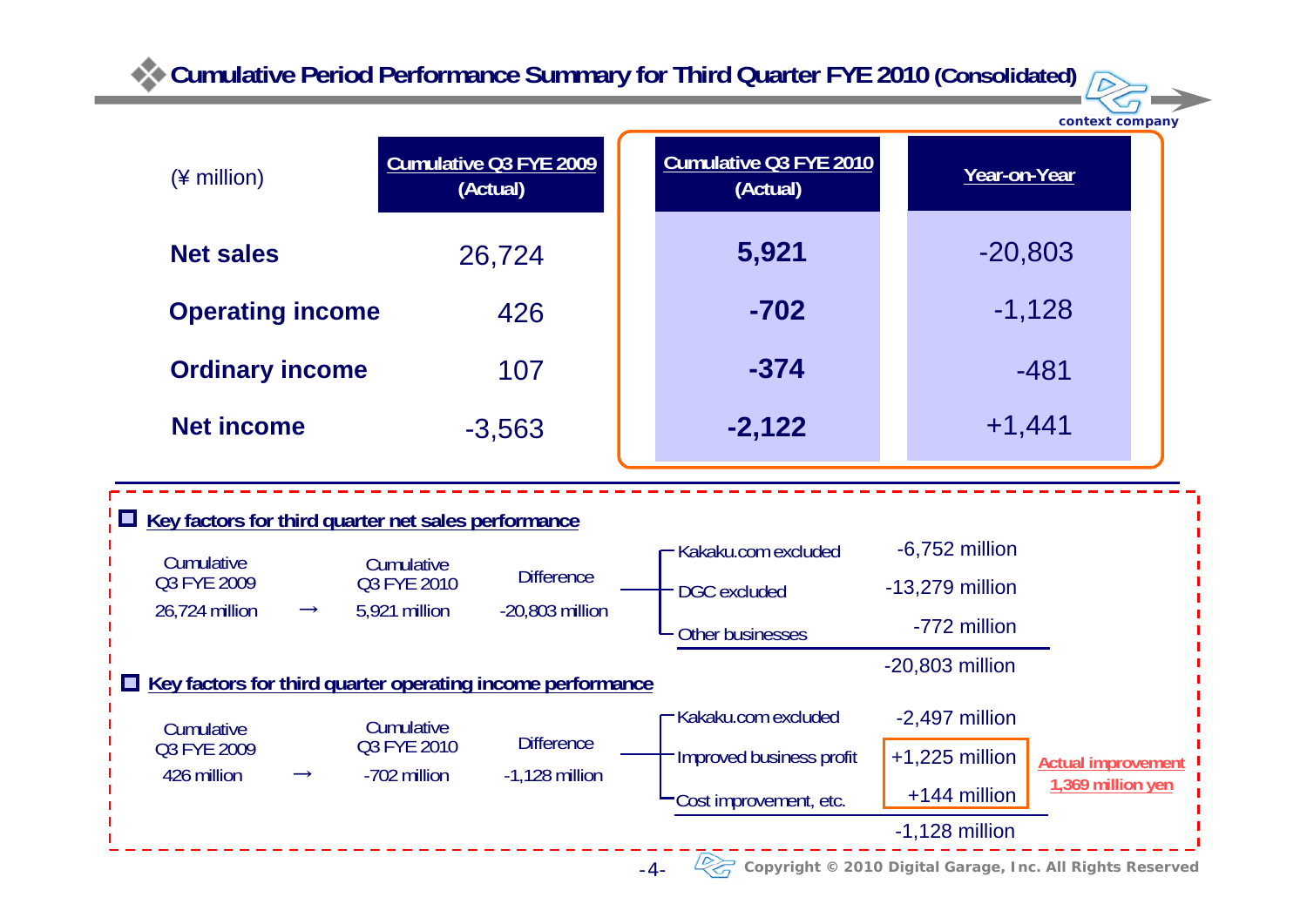#### **Revision to FYE 2010 Financial Forecasts**

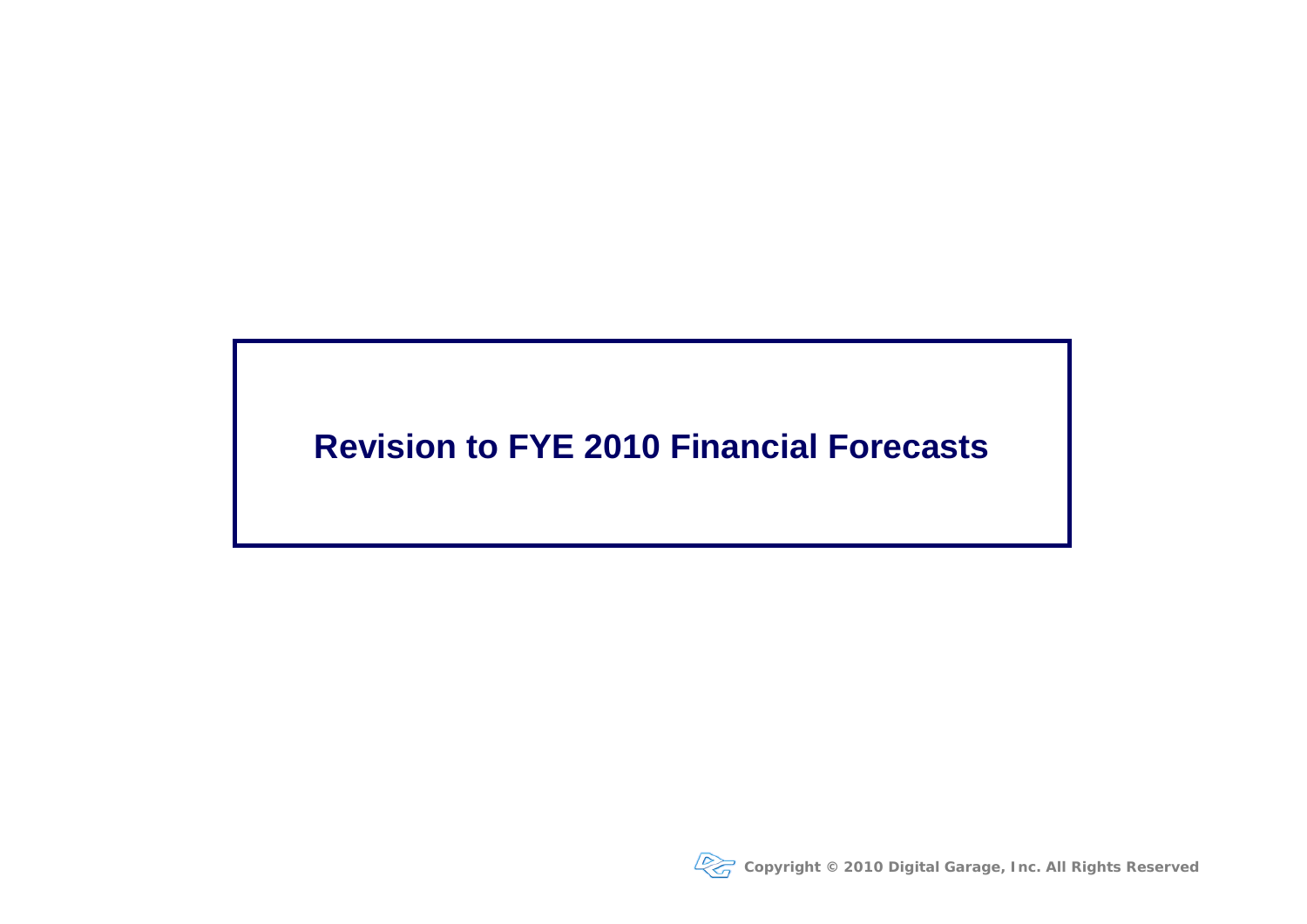#### **Revision to Consolidated Financial Forecasts for FYE 2010**



| $(*)$ million)          | Forecast for FYE 2010<br>(Initial) | Forecast for FYE 2010<br>(Revised) | <b>Compared to</b><br>initial plan |
|-------------------------|------------------------------------|------------------------------------|------------------------------------|
| <b>Net sales</b>        | 11,000                             | 8,180                              | $-2,820$                           |
| <b>Operating income</b> | 300                                | $-970$                             | $-1,270$                           |
| <b>Ordinary income</b>  | 800                                | $-470$                             | $-1,270$                           |
| <b>Net income</b>       | 500                                | $-2,210$                           | $-2,710$                           |

#### **Key factors for financial forecast revision**

- **Shift from commissioned system development business (Hybrid Solution business) to Twitter business**
	- **Sales fell about 2.8 billion yen short of target and operating income target was not met reflecting DG&Ibex Company's strategic personnel shift to Twitter business and large project cancellations (at DG&Ibex, CGMM) by customers**
	- **Roughly 50% (1.4 billion yen) of DG&Ibex Company's goodwill (2.9 billion yen) impaired by converting its business structure (extraordinary loss)**
- **Establishment of Twitter Company (November 2009: 12 engineers)**
	- **Increased management and support cost due to rapid growth in user numbers and traffic**
- **Prior investment in Twitter-related businesses**
	- **iPhone client (Tappit), Twitter-linked video delivery service (TwitVideo), etc.**
		- -6-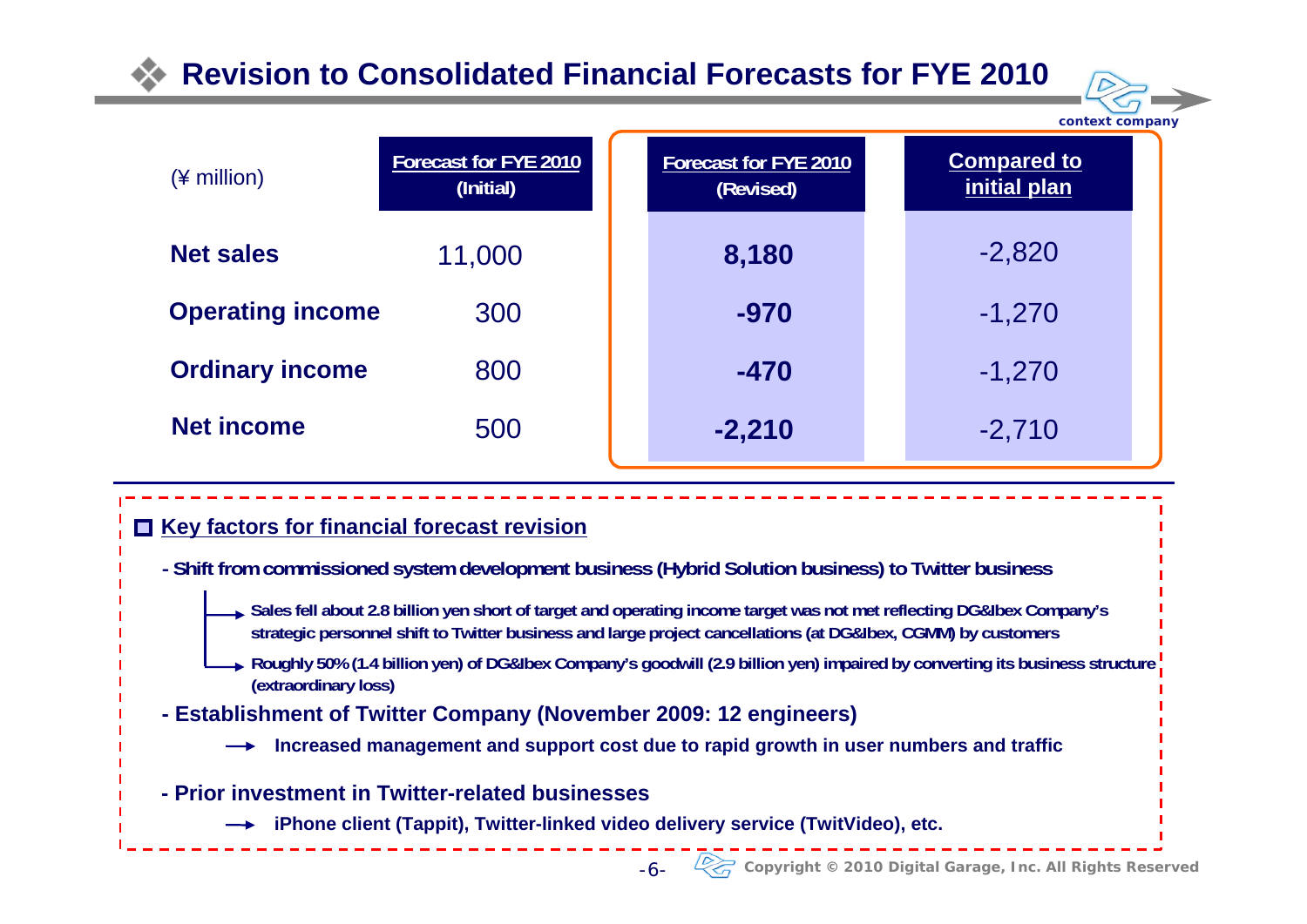## **Outline of New Mid-Term Business Plan**

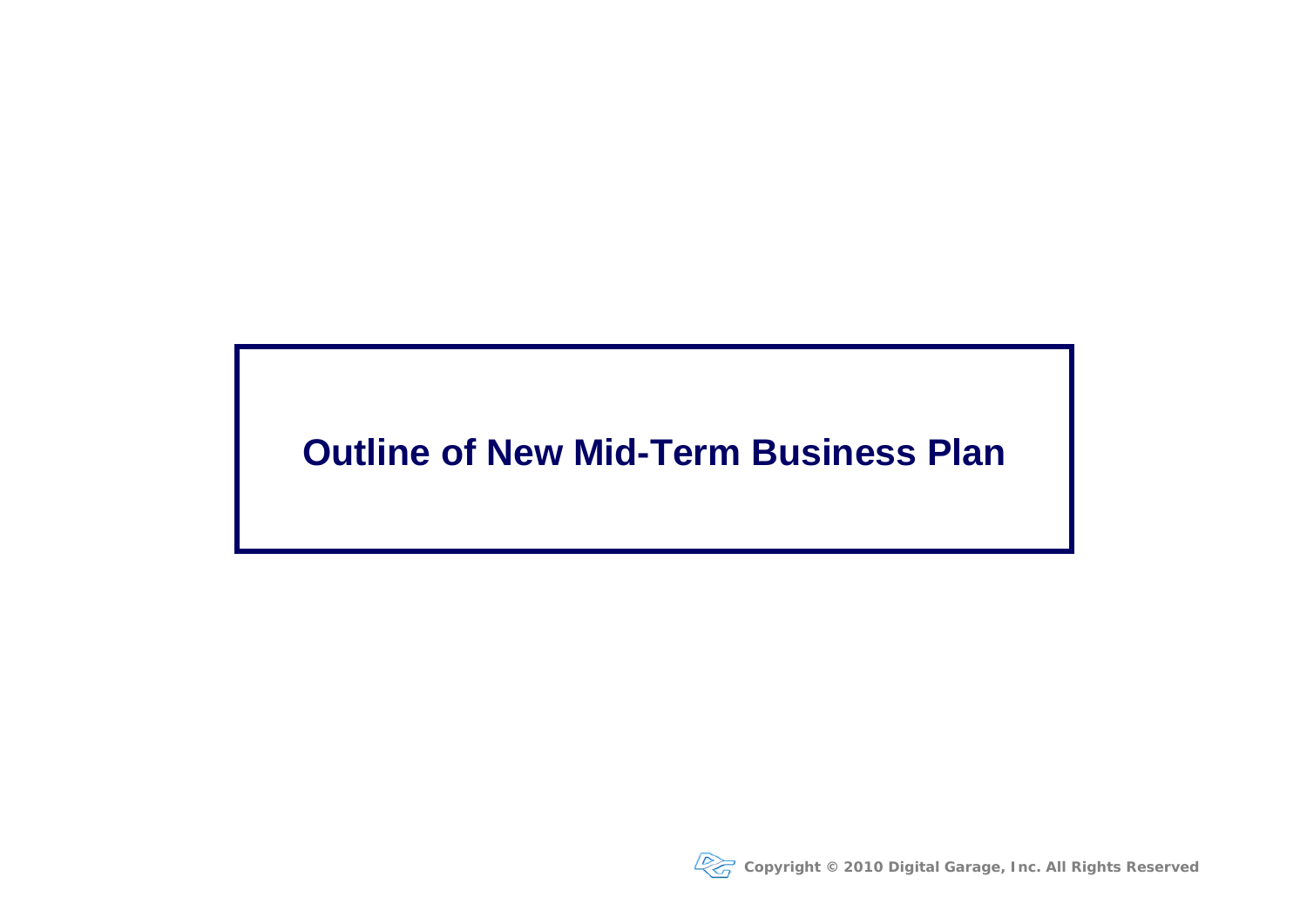

# Third Stage of DG Group Operation Focusing on Social Media

**Shift from Hybrid Solution to Media Incubator DG** 



# **Media Incubation Strategy**

¾Efforts to make "Twitter," a media beyond critical mass, exceed profitability



# **Hybrid Solution Strategy**

¾Establishment of Hybrid-type new businesses in addition to settlement and solution businesses



## **Venture Incubation Strategy**

¾Import & export of Internet businesses

-8-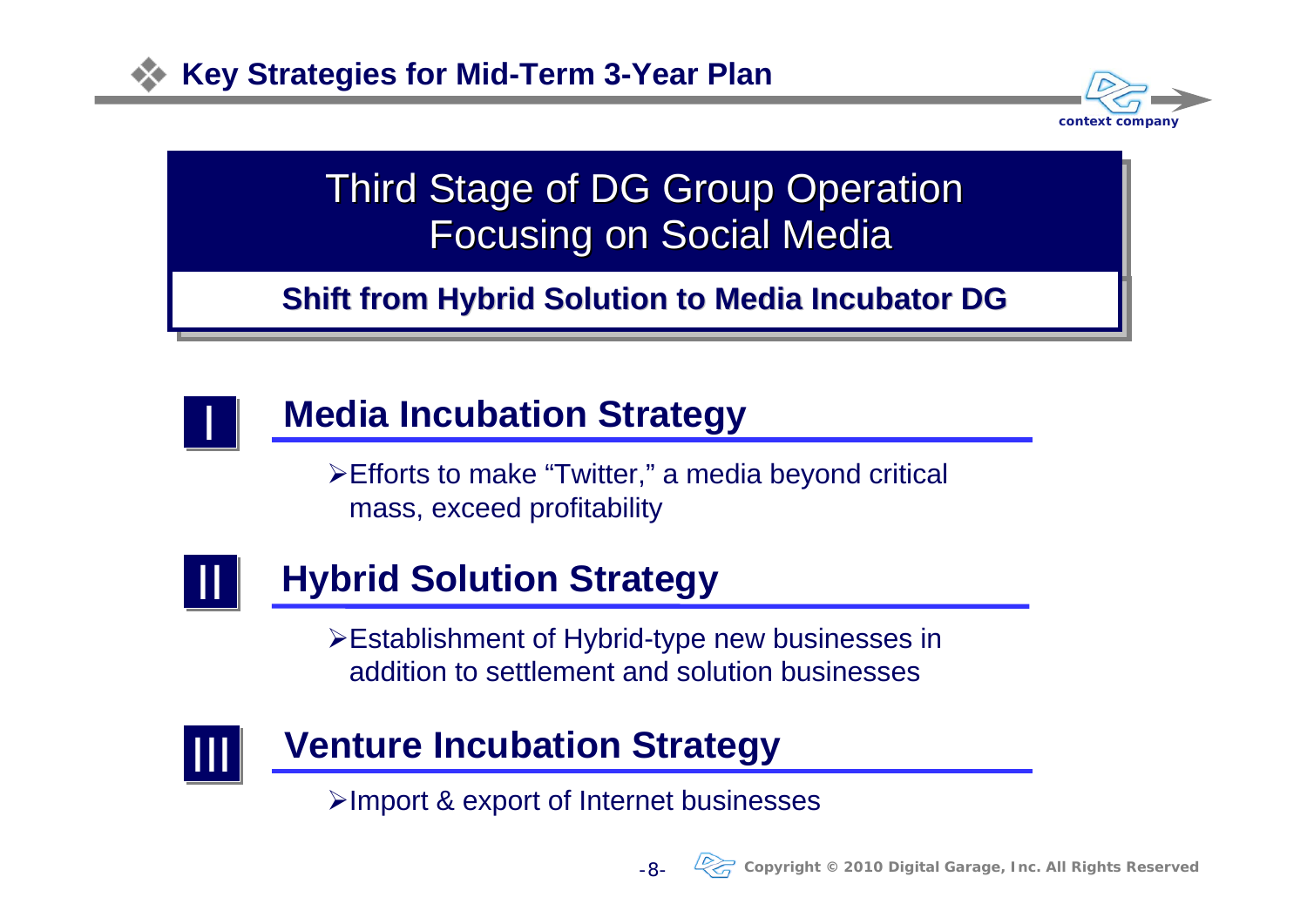## **Venture Incubation Segment's Business Strategy**





**Invest mainly in U.S.-based VCs and support their entry to Japan Support new domestic ventures and their entry to other countries**

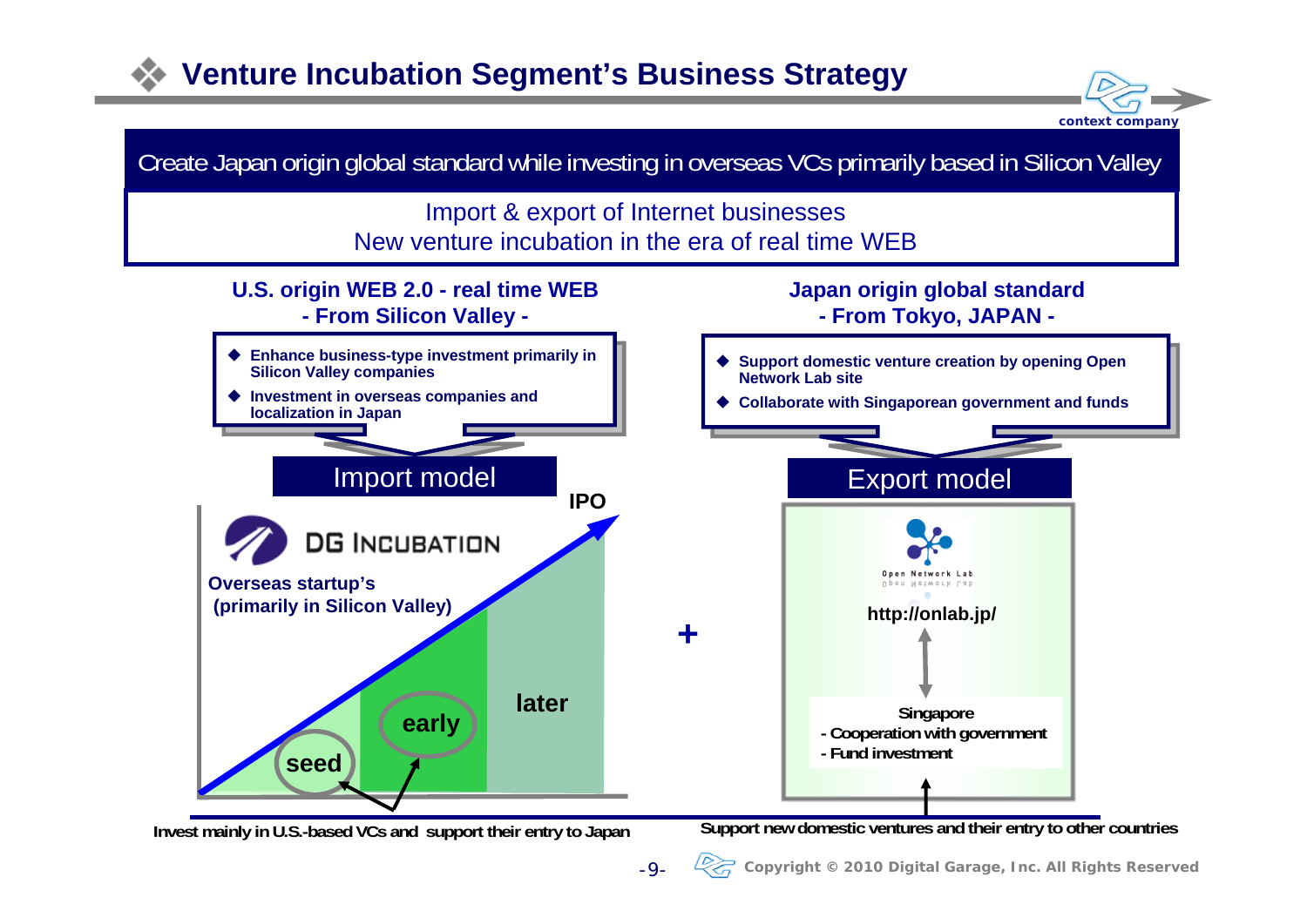#### **Hybrid Solution Segment's Business Strategy**



Promote new media development solution leveraging expertise in BtoB business - Reconstruct business structure/Shift business base to growth area -

Profit source shifted from BtoB to BtoBtoC business

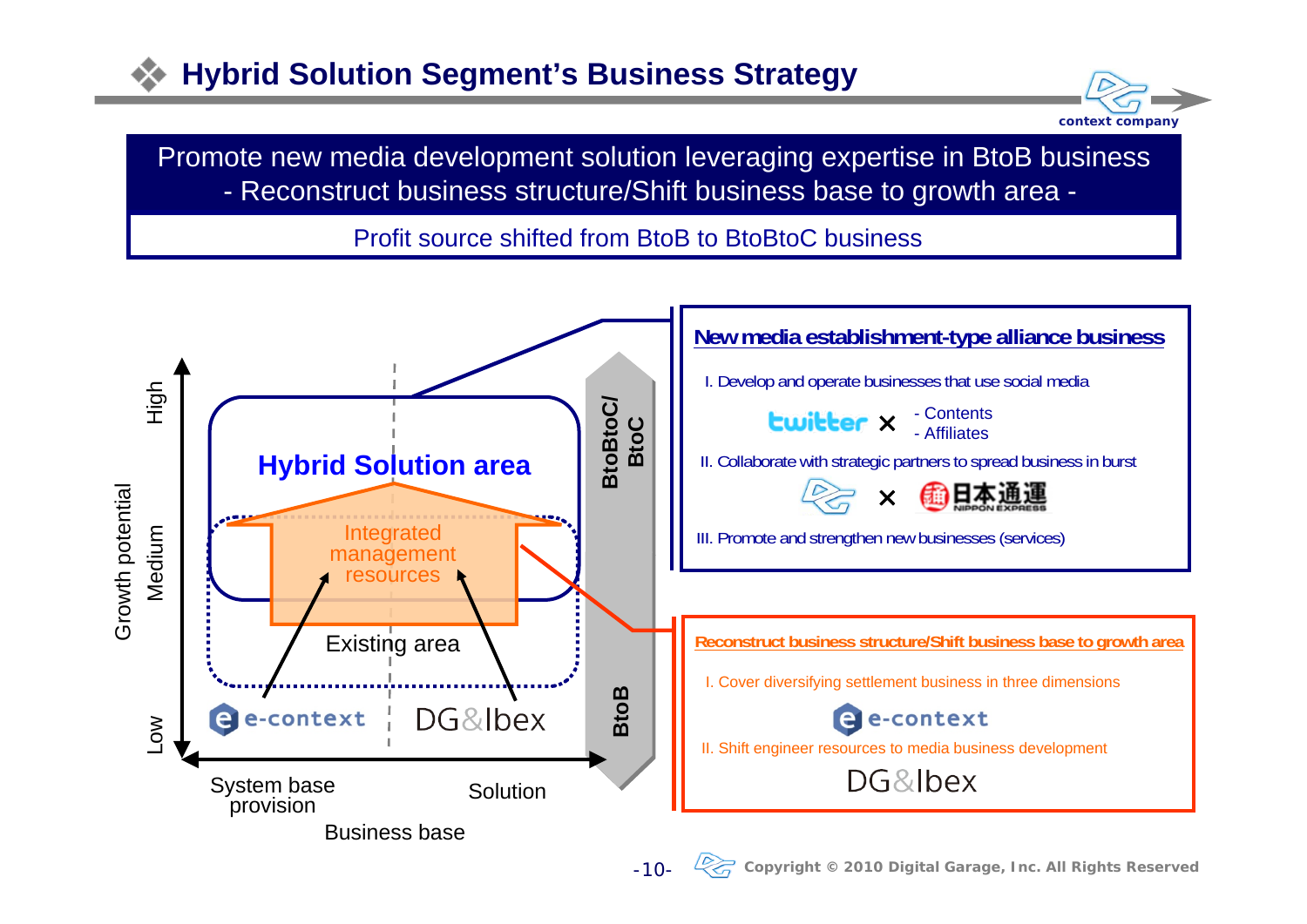#### **Business Targets in Mid-Term 3-Year Plan**



-11-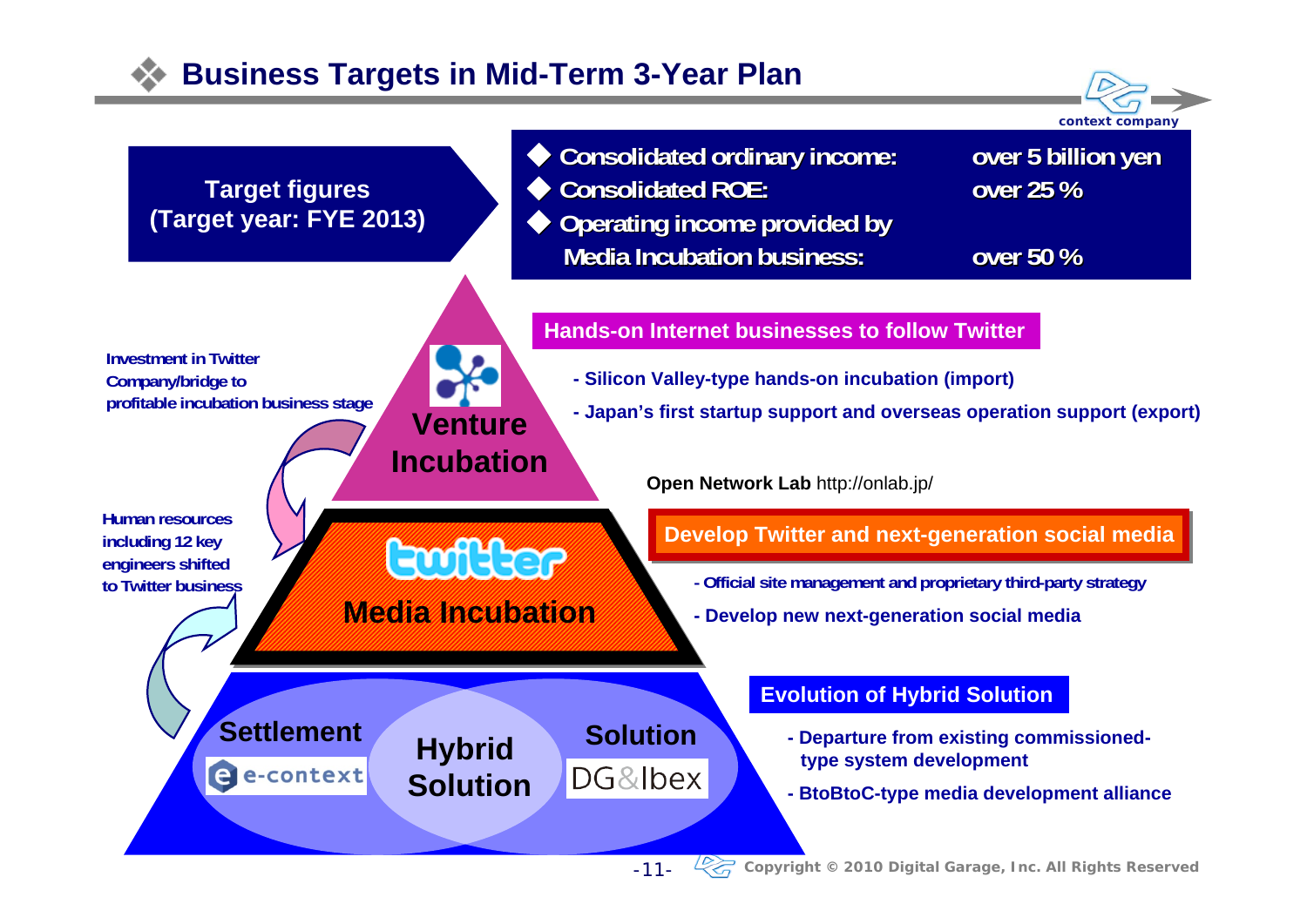#### **Twitter's Current State and Future Orientation**



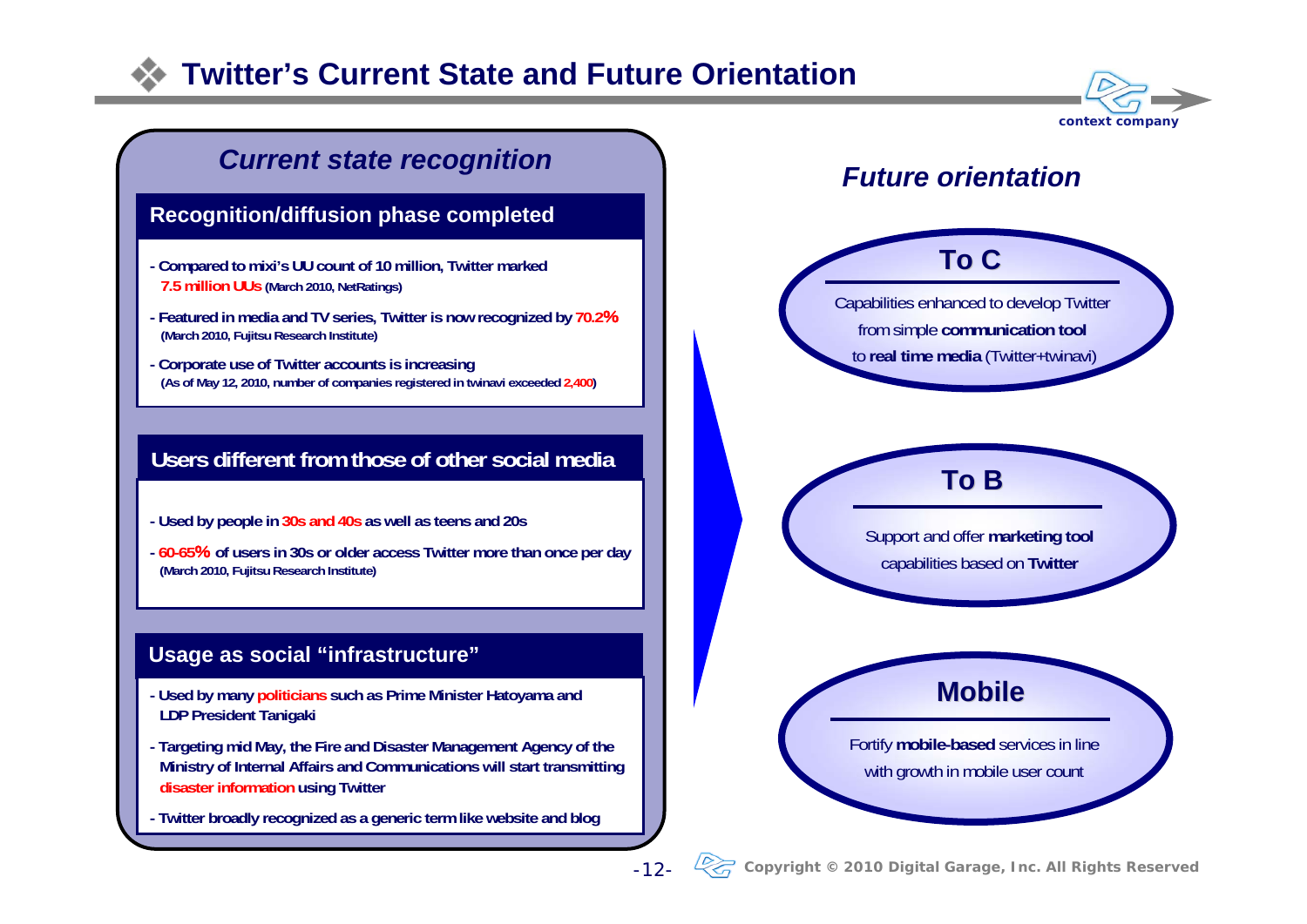

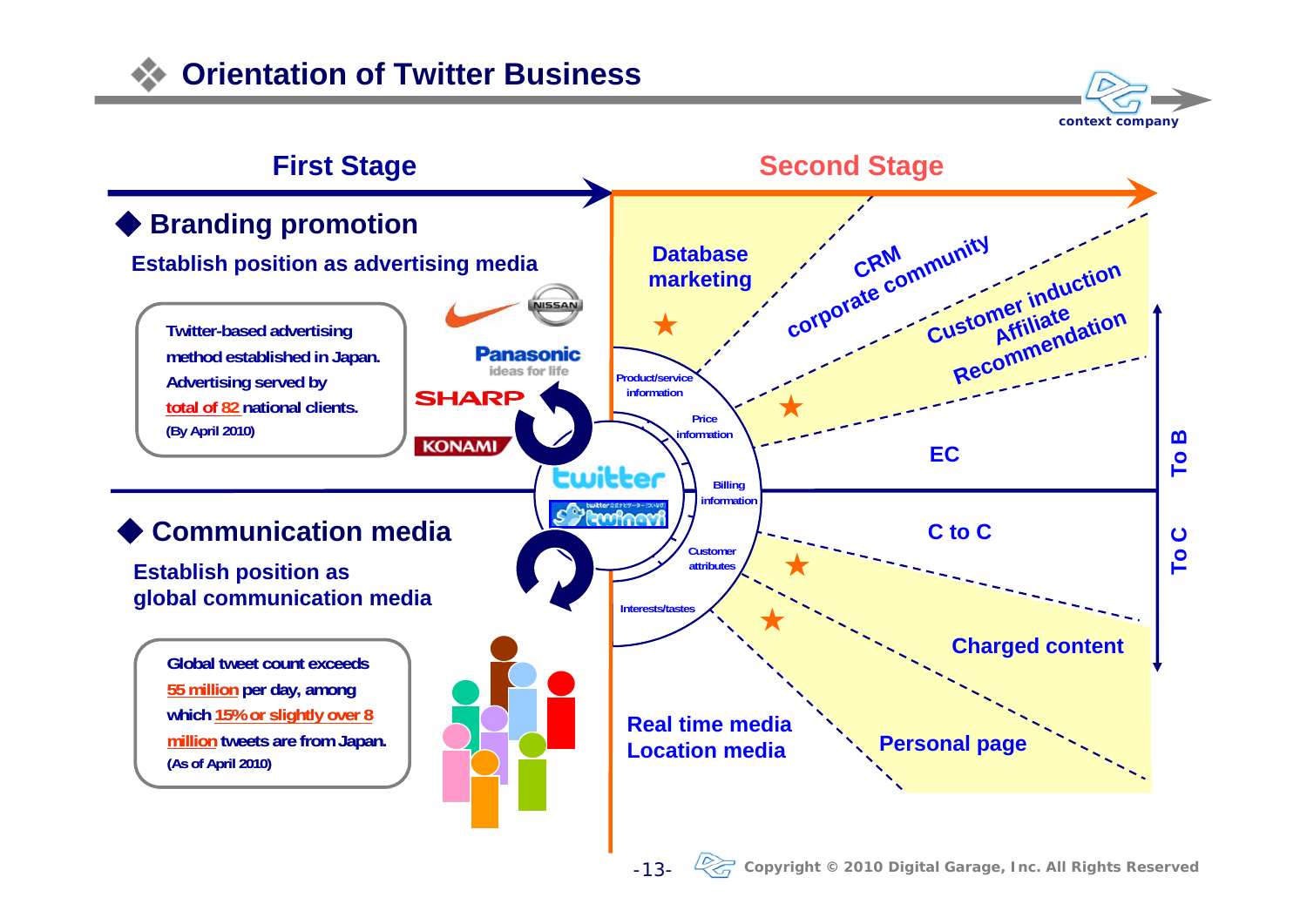#### **Overall Relationship Surrounding Twitter Business**



Managed by 2 wings: official Twitter site/official navigation site and third party - Execute "Establishment of ECO SYSTEM for Twitter Business in Japan" -

#### **Adding on mobile carrier traffic to smoothly grow PC gateway**

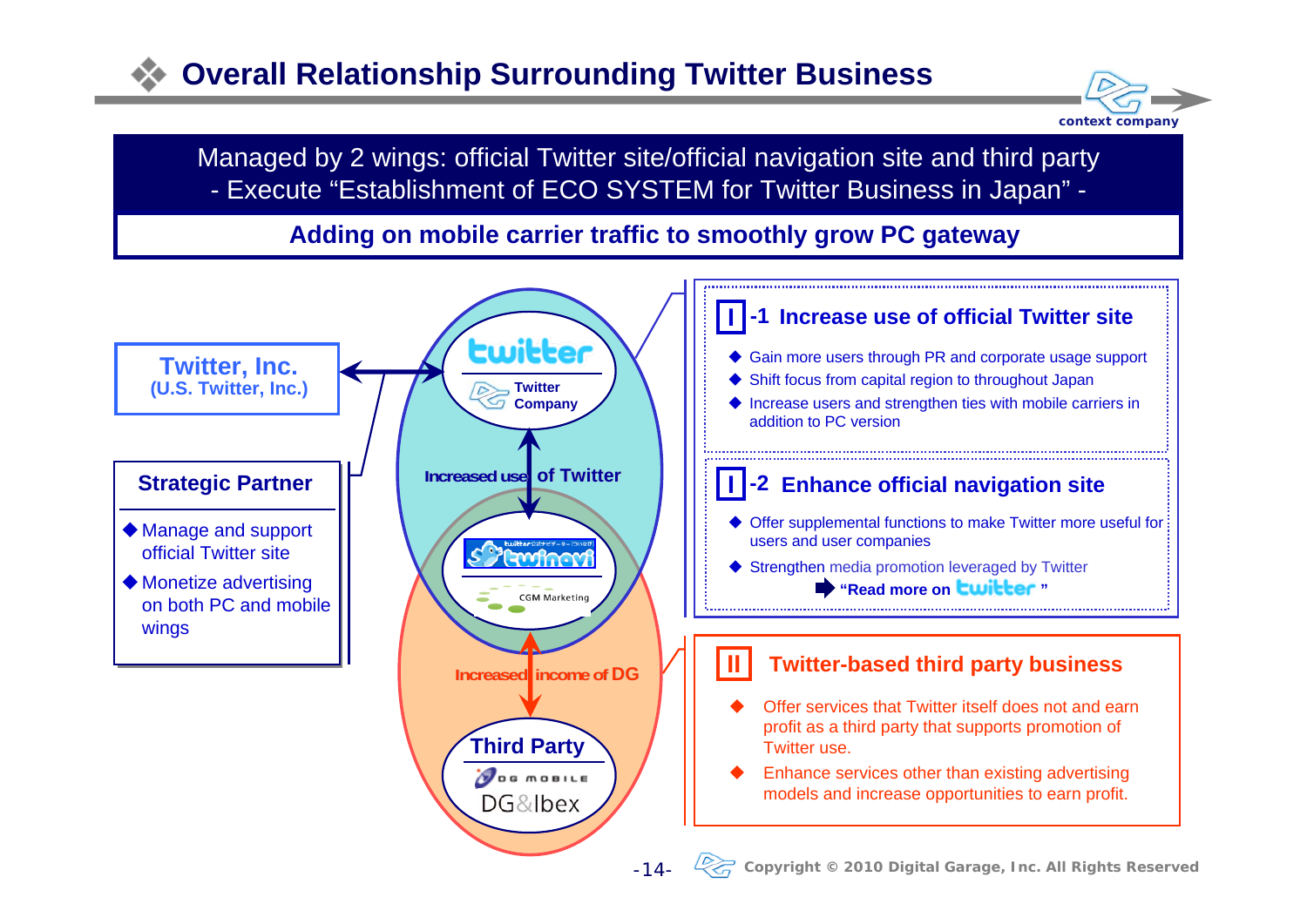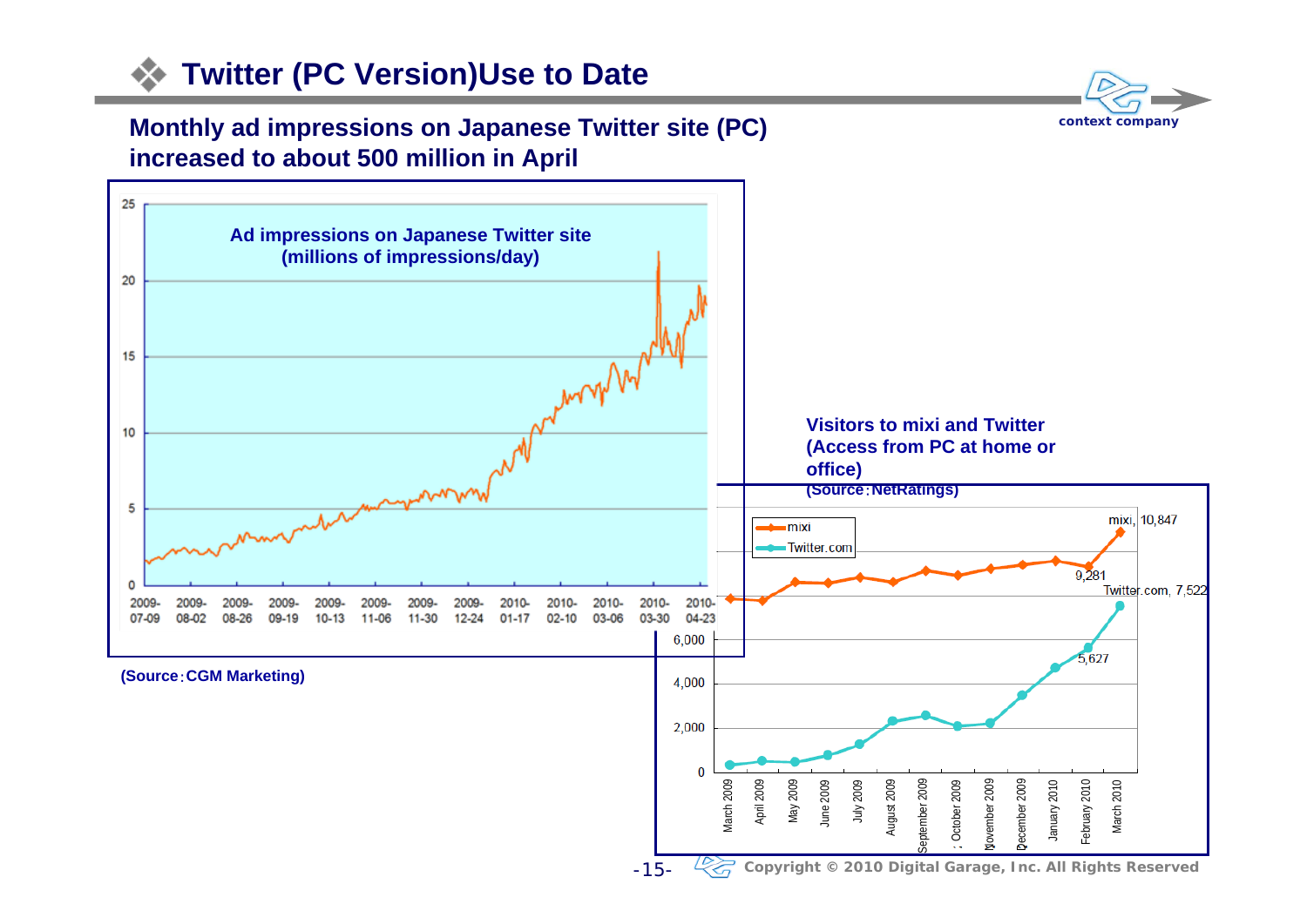## **Future Growth Simulation for Twitter and twinavi (PC version)**



#### **Aim to gain 1/3 of all Twitter UUs through twinavi in line with Twitter's expansion**

- **Expected growth simulation of PC-based Twitter use, in which monetization has already started.**
- **Value and use of twinavi expected to grow as Twitter use by users with low IT literacy accelerates in line with Twitter's UU count growth.**

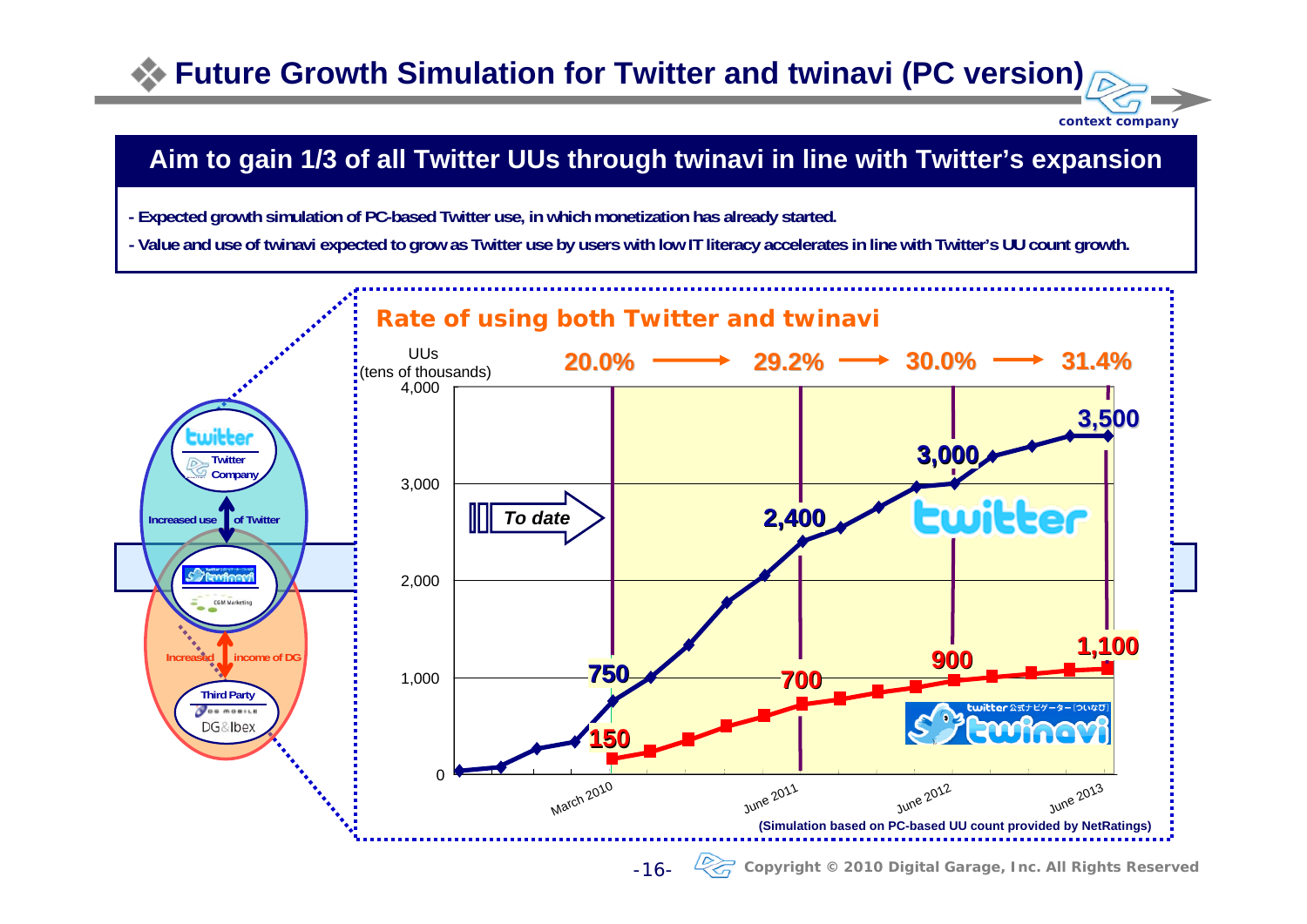|                                    |                 | Estimate        | <b>New plan</b>    |                 |                 | Previous plan (2 <sup>nd</sup> and 3 <sup>rd</sup> years) |                 |  |
|------------------------------------|-----------------|-----------------|--------------------|-----------------|-----------------|-----------------------------------------------------------|-----------------|--|
|                                    | <b>FYE 2009</b> | <b>FYE 2010</b> | <b>FYE</b><br>2011 | <b>FYE 2012</b> | <b>FYE 2013</b> | FYE 2011 FYE 2012                                         |                 |  |
| <b>Net sales</b>                   | 34,499          | 8,180           | 10,600             | 14,500          | 20,000          | 18,500                                                    | 22,000          |  |
| <b>Operating income</b>            | 981             | $-970$          | $-350$             | 1,350           | 4,300           | 1,600                                                     | 3,200           |  |
| <b>Ordinary income</b>             | 537             | $-470$          | 400                | 2,500           | 5,800           | 2,300                                                     | 4,200           |  |
| Net income                         | 5,450           | $-2,210$        | 220                | 1,800           | 3,700           | 1,300                                                     | 2,700           |  |
| Net sales by segment               |                 | Estimate        |                    |                 |                 |                                                           |                 |  |
|                                    | <b>FYE 2009</b> | <b>FYE 2010</b> | <b>FYE</b><br>2011 | <b>FYE 2012</b> | <b>FYE 2013</b> | <b>FYE 2011</b>                                           | <b>FYE 2012</b> |  |
| <b>Hybrid Solution</b>             | 24,348          | 7,360           | 9,000              | 10,800          | 13,000          | 13,500                                                    | 15,000          |  |
| ◆ Media Incubation                 | 9,969           | 813             | 1,550              | 3,200           | 5,500           | 5,000                                                     | 5,700           |  |
| <b>Venture Incubation</b>          | 180             | $\overline{7}$  | 50                 | 500             | 1,500           | 0                                                         | 1,300           |  |
| <b>Total</b>                       | 34,499          | 8,180           | 10,600             | 14,500          | 20,000          | 18,500                                                    | 22,000          |  |
| <b>Operating income by segment</b> |                 | Estimate        |                    |                 |                 |                                                           |                 |  |
|                                    | <b>FYE 2009</b> | <b>FYE 2010</b> | <b>FYE 2011</b>    | <b>FYE 2012</b> | <b>FYE 2013</b> | <b>FYE 2011</b>                                           | <b>FYE 2012</b> |  |
| ◆ Hybrid Solution                  | $-526$          | 103             | 350                | 750             | 1,200           | 1,800                                                     | 2,250           |  |
| $\blacklozenge$ Media Incubation   | 3,542           | $-120$          | 350                | 1,400           | 2,800           | 1,200                                                     | 1,400           |  |
| <b>Venture Incubation</b>          | $-883$          | $-103$          | $-100$             | 200             | 1,200           | $-150$                                                    | 850             |  |
| <b>Total</b>                       | 2,131           | $-120$          | 600                | 2,350           | 5,200           | 2,850                                                     | 4,500           |  |

**context company**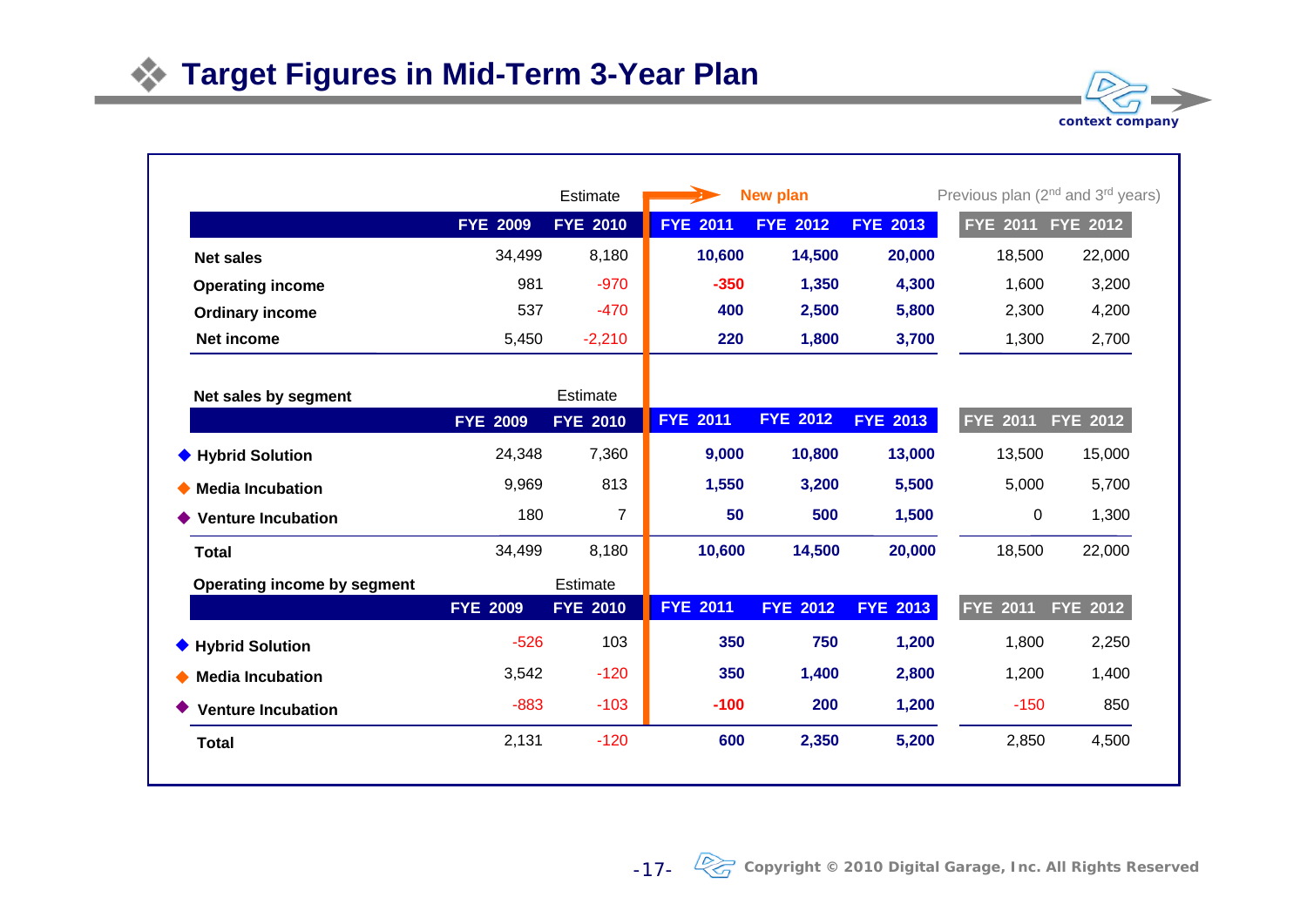#### **Consolidated Net Sales/Operating Income by Segment**





#### **Consolidated operating income (Prior to Group tax deduction)**



**Operating income pro vide d by Media Incubation business**



**Copyright © 2010 Digital Garage, Inc. All Rights Reserved**

**FYE 2010 (plan) FYE 2013 (plan)**

-18-

**27 %**